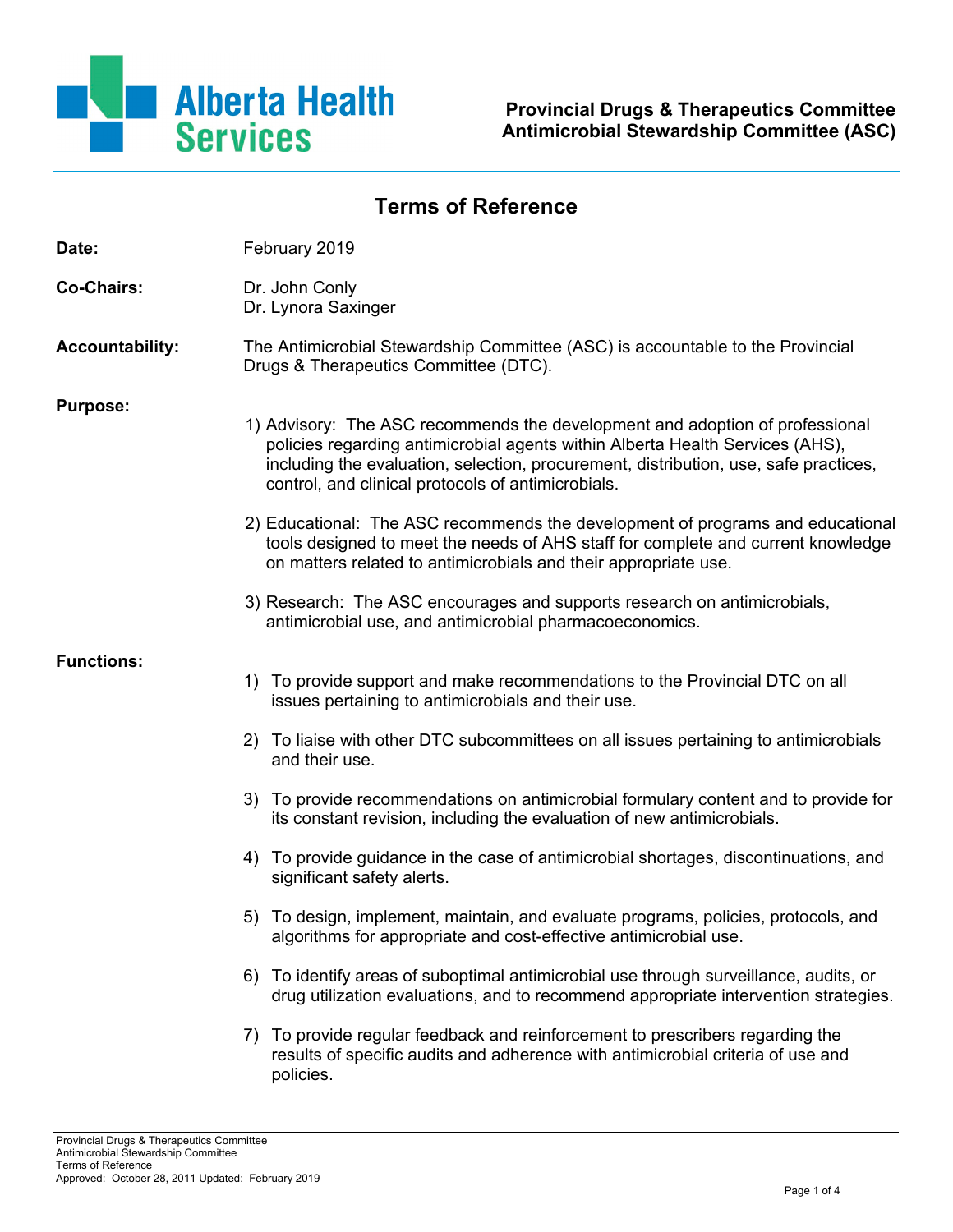8) To develop and implement educational programs for AHS staff and patients on pertinent matters related to antimicrobials and their use. 9) To consult in the design and implementation of any AHS policies, protocols, algorithms, care maps, clinical practice guidelines, pre-printed care orders or electronic order sets which involve infectious diseases and antimicrobial use. 10) To promote and support clinical research of antimicrobial agents, antimicrobial use, and antimicrobial pharmacoeconomics. 11) To liaise with other relevant organizations on issues pertaining to antimicrobials and their use, at the discretion of the Co-Chairs. **Conflicts of Interest:** Voting members are required to disclose any conflicts of interest according to the DTC Conflict of Interest Policy. **Decision Making:** The Committee will arrive at decisions by consensus as determined by the Co-Chairs. Consensus is defined as the willingness among all members to support a decision once it is made. Consensus does not mean that all members necessarily think that the chosen decision is the best one, or even that it will work. Rather, all members feel that their stakeholder's position has been expressed, heard and understood in the process of arriving at the final decision. Voting members will, when necessary, confirm consensus through a show of hands.

When consensus cannot be reasonably reached, members may agree to disagree. At this time the Co-Chairs, or any voting member of the committee, can ask for a formal vote with resolution based on a majority vote.

The Co-Chairs will abstain from voting. In the event of a tie vote, the Co-Chairs may vote in order to break the tie.

A voting member unable to attend a meeting may send a designated representative if notification is provided to the Co-Chairs in advance of the meeting. Designated representatives will count towards a quorum, and may participate and vote on behalf of the voting member.

## **Membership:**

| <b>Core Members</b>                                 |                |
|-----------------------------------------------------|----------------|
| Co-Chair                                            | John           |
| Co-Chair                                            | Lynora         |
| Director, Covenant Health Antimicrobial Stewardship | Holly          |
| Infectious Diseases physician (Calgary)             | Oscar          |
| Pediatric Infectious Diseases physician (Calgary)   | Cora           |
| Pediatric Infectious Diseases physician (Edmonton)  | <b>Bonita</b>  |
| Microbiologist (Calgary)                            | Wilson         |
| Microbiologist (Edmonton)                           | Mao/Natalia    |
| Provincial Lab Services physician or microbiologist | Prenilla/Tanis |
| Infection, Prevention & Control physician           | Uma            |
| Clinical Pharmacy Practice Leader (CPL) (Calgary)   | <b>Bruce</b>   |
| Clinical Pharmacy Practice Leader (CPL) (Edmonton)  | Mary           |
| Infectious Diseases pharmacist (Calgary)            | Deana          |
| Infectious Diseases pharmacist / Antimicrobial      | Susan          |
| Stewardship pharmacist (Edmonton)                   |                |
| Drug Utilization Evaluation (DUE) pharmacist        | Mandy          |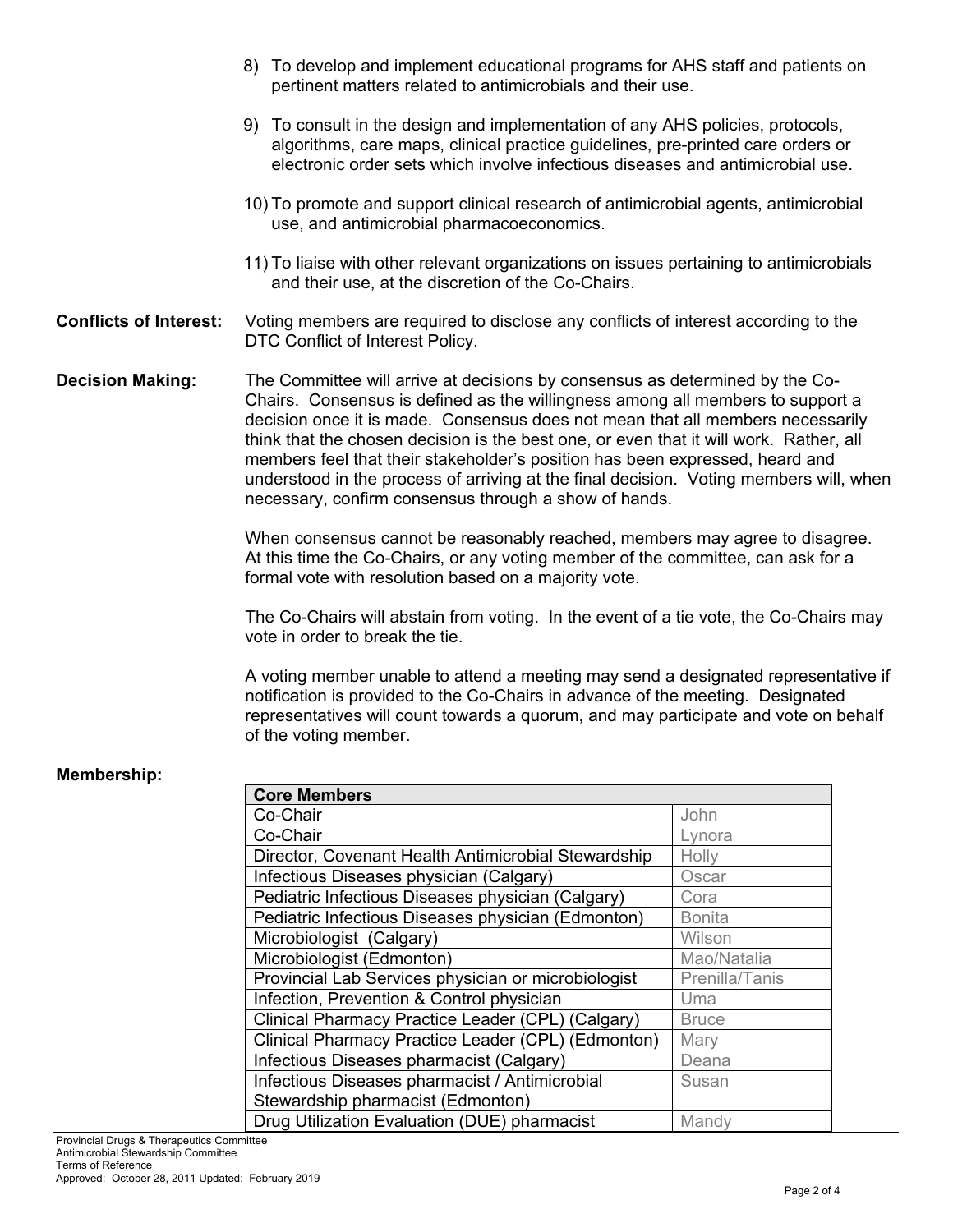| (Calgary)                                     |         |
|-----------------------------------------------|---------|
| Critical Care physician (Calgary)             | Vacant  |
| Critical Care physician (Edmonton)            | Wendy   |
| Internal Medicine physician or representative | Shannon |
| Surgery physician or representative           | Vacant  |
| Rural/suburban position                       | Arienne |
| <b>Nursing Operations</b>                     | Vanessa |
|                                               |         |

| <b>Ex-Officio Members</b>                                                                                                                                                        |                                                                                                                                                                                                                                                                            |
|----------------------------------------------------------------------------------------------------------------------------------------------------------------------------------|----------------------------------------------------------------------------------------------------------------------------------------------------------------------------------------------------------------------------------------------------------------------------|
| Non-voting, ex-officio members (e.g. ID/microbiology<br>fellows, representatives from oncology, transplant,<br>hospitalists, etc.) may be invited by the Co-Chairs as<br>needed. | • one ASWG co-<br>chair from each<br>Zone $(3-5)$<br>Drug<br>$\bullet$<br>Stewardship<br>pharmacists (3)<br>• Antimicrobial<br>Stewardship<br>pharmacists<br>Director, Drug<br>Stewardship,<br>Procurement &<br>Inventory (1)<br>$\bullet$ SOO.<br>Pharmacy<br>Services (1 |

**Membership Term:** Two years active, one year consultative (to assist new zone / program representative). Renewable.

- **Quorum:** 50% of Core Members, excluding Co-Chairs.
- **Meeting Frequency:** Every 2 months, excluding July and August. Any additional meetings are at the call of the Co-Chairs.
- **Agenda / Minutes:** An agenda will be established for each meeting and minutes will be maintained and distributed by the Secretary.

**Communication:** Communication to members of the ASC will occur through minutes taken at each meeting.

> All core members of the ASC are responsible and accountable for ensuring input of their colleagues on all sites through regular two-way communication.

All core members of the ASC are expected to share information as appropriate with their respective colleagues / key stakeholders / groups to ensure broad understanding of the issues.

The minutes of each ASC meeting will be forwarded to the Provincial DTC.

| <b>Responsibilities of</b> |  |
|----------------------------|--|
| Co-Chairs:                 |  |

- 1) Set agenda and lead ASC meetings.
- 2) Approve the prioritized work to be done.